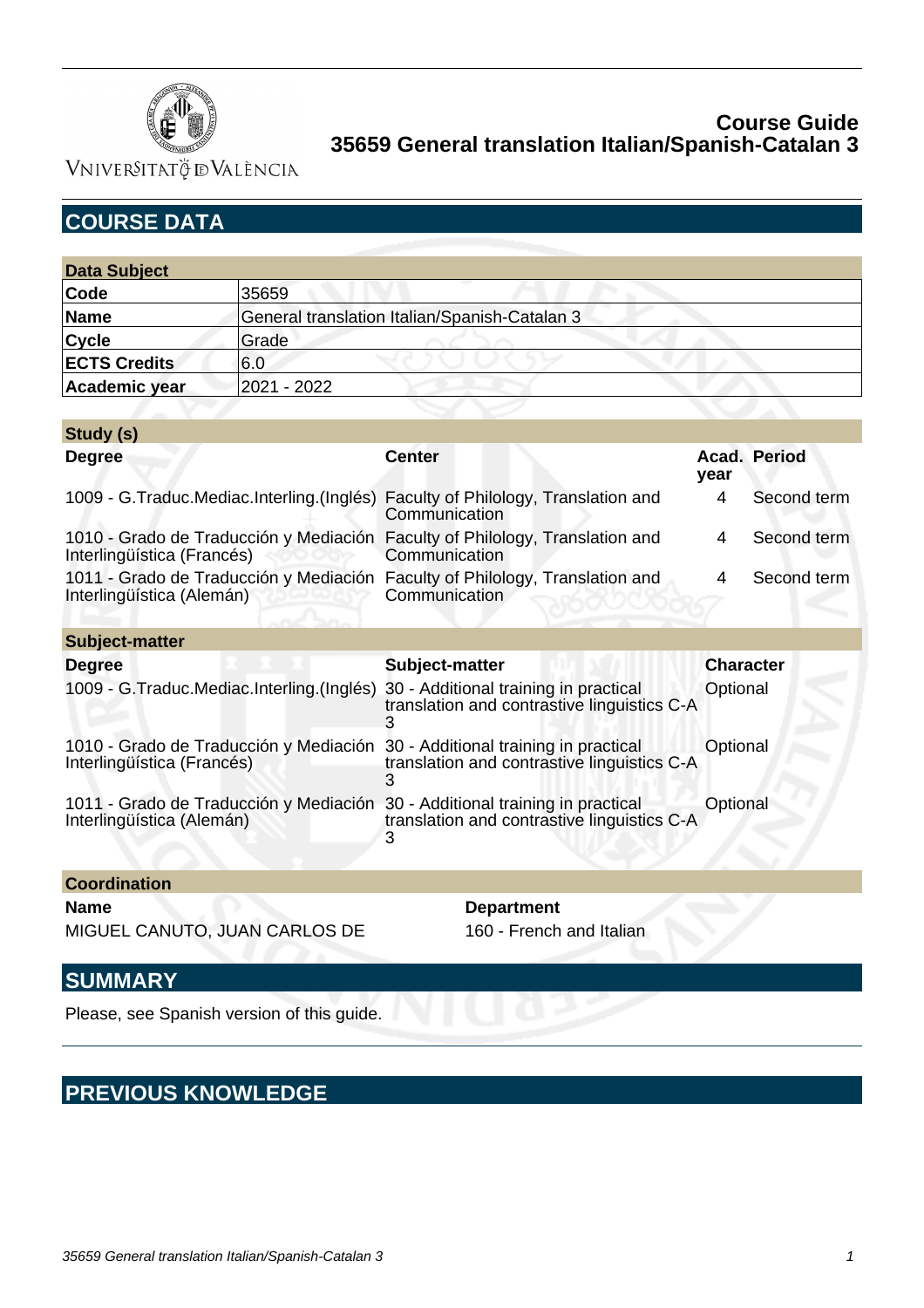

**VNIVERSITATÖ IDVALÈNCIA** 

#### **Relationship to other subjects of the same degree**

There are no specified enrollment restrictions with other subjects of the curriculum.

#### **Other requirements**

Please, see Spanish version of this guide.

## **OUTCOMES**

#### **1009 - G.Traduc.Mediac.Interling.(Inglés)**

- Students must have acquired knowledge and understanding in a specific field of study, on the basis of general secondary education and at a level that includes mainly knowledge drawn from advanced textbooks, but also some cutting-edge knowledge in their field of study.
- Students must be able to apply their knowledge to their work or vocation in a professional manner and have acquired the competences required for the preparation and defence of arguments and for problem solving in their field of study.
- Show ethical commitment in the field of translation and linguistic mediation as regards gender equality, equal opportunities, the values of the culture of peace and democratic values and environmental and sustainability issues, and have an understanding and appreciation of linguistic diversity and multiculturalism.
- Work as a team in the environment of translation and linguistic mediation and develop interpersonal relations.
- Work and learn autonomously and plan and manage work time in the field of translation and linguistic mediation.
- Have translation competence (direct and/or reverse) for general texts.

#### **1010 - Grado de Traducción y Mediación Interlingüística (Francés)**

- Students must have acquired knowledge and understanding in a specific field of study, on the basis of general secondary education and at a level that includes mainly knowledge drawn from advanced textbooks, but also some cutting-edge knowledge in their field of study.
- Students must be able to apply their knowledge to their work or vocation in a professional manner and have acquired the competences required for the preparation and defence of arguments and for problem solving in their field of study.
- Show ethical commitment in the field of translation and linguistic mediation as regards gender equality, equal opportunities, the values of the culture of peace and democratic values and environmental and sustainability issues, and have an understanding and appreciation of linguistic diversity and multiculturalism.
- Work as a team in the environment of translation and linguistic mediation and develop interpersonal relations.
- Work and learn autonomously and plan and manage work time in the field of translation and linguistic mediation.
- Have translation competence (direct and/or reverse) for general texts.

#### **1011 - Grado de Traducción y Mediación Interlingüística (Alemán)**

- Students must have acquired knowledge and understanding in a specific field of study, on the basis of general secondary education and at a level that includes mainly knowledge drawn from advanced textbooks, but also some cutting-edge knowledge in their field of study.
- Students must be able to apply their knowledge to their work or vocation in a professional manner and have acquired the competences required for the preparation and defence of arguments and for problem solving in their field of study.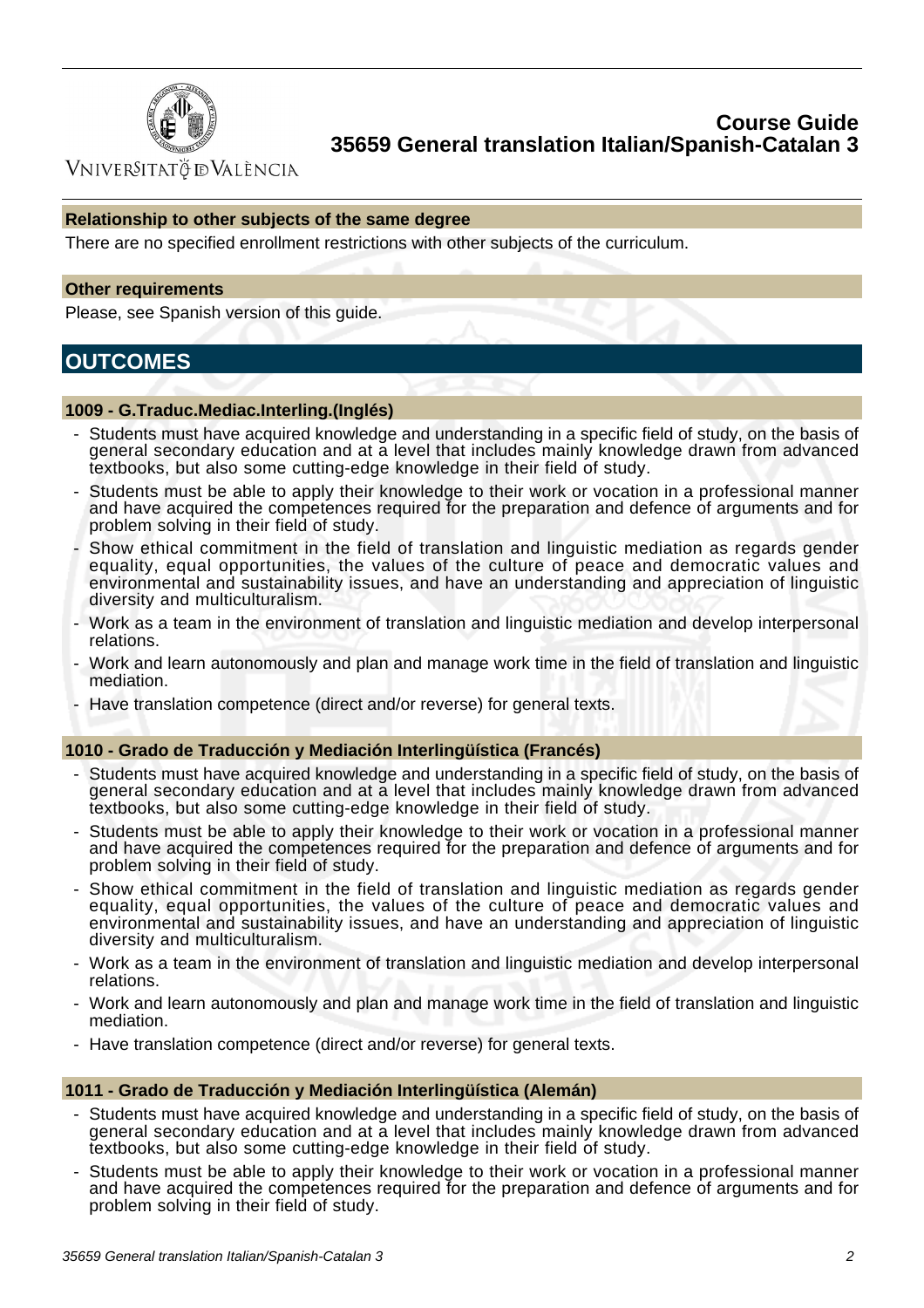

VNIVERSITATÖ DVALÈNCIA

- Show ethical commitment in the field of translation and linguistic mediation as regards gender equality, equal opportunities, the values of the culture of peace and democratic values and environmental and sustainability issues, and have an understanding and appreciation of linguistic diversity and multiculturalism.
- Design and manage projects in the academic or professional field of translation and linguistic mediation.
- Work as a team in the environment of translation and linguistic mediation and develop interpersonal relations.
- Work and learn autonomously and plan and manage work time in the field of translation and linguistic mediation.
- Have translation competence (direct and/or reverse) for general texts.

Please, see Spanish version of this guide.

## **WORKLOAD**

| <b>ACTIVITY</b>                              | <b>Hours</b> | % To be attended |  |
|----------------------------------------------|--------------|------------------|--|
| Laboratory practices                         | 40,00        | 100              |  |
| Theory classes                               | 20,00        | 100              |  |
| Attendance at events and external activities | 10,00        |                  |  |
| Development of individual work               | 35,00        |                  |  |
| Study and independent work                   | 25,00        |                  |  |
| Preparation of evaluation activities         | 15,00        |                  |  |
| Resolution of online questionnaires          | 5,00         |                  |  |
| TOTAL                                        | 150,00       |                  |  |

## **TEACHING METHODOLOGY**

Please, see Spanish version of this guide.

## **EVALUATION**

Please, see Spanish version of this guide.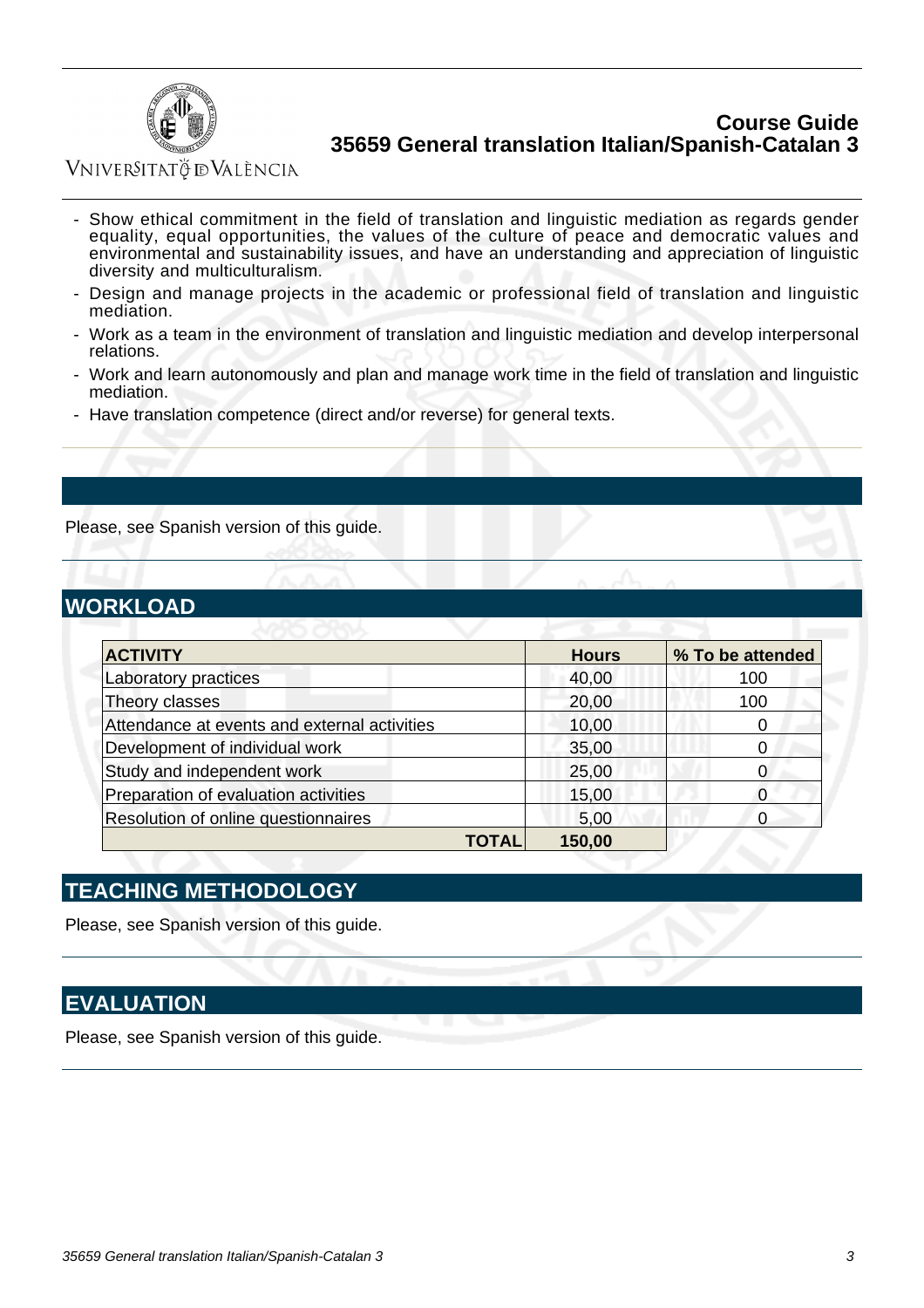

Vniver§itatğ dValència

## **REFERENCES**

#### **Basic**

 - Fuentes informáticas en red: Google: <www.google.es> <www.google.it> IATE (Interactive Terminology for Europe; antiguo Eurodicautom): <http://iate.europa.eu> Wikipedia Linguee - Diccionarios monolingües del italiano: SABATINI, Francesco - Vittorio COLETTI (2008): Il Sabatini Coletti. Dizionario della lingua italiana. Firenze: Sansoni. <http://dizionari.corriere.it/dizionario\_italiano.shtml>. LO ZINGARELLI 2012. Vocabolario della lingua italiana. Bologna, Zanichelli, 2016 (12a ed.). Vocabolario Treccani. Roma: Istituto dellEnciclopedia Italiana. 2010. <http://www.treccani.it/vocabolario/>

- Diccionarios monolingües del español: SECO, Manuel - ANDRÉS, Olimpia - RAMOS, Gabino (1999): Diccionario del español actual. Madrid: Aguilar. REAL ACADEMIA ESPAÑOLA (2014): Diccionario de la lengua española. Madrid: Espasa-Calpe. <www.rae.es>. BOSQUE, Ignacio (dir.) (2004): REDES: diccionario combinatorio del español contemporáneo. Madrid: SM. REAL ACADEMIA ESPAÑOLA - ASOCIACION DE ACADEMIAS DE LA LENGUA ESPAÑOLA (2005): Diccionario panhispánico de dudas. Madrid: Santillana, 2005. <www.rae.es>.

- Diccionarios monolingües del valenciano/catalán: INSTITUT DESTUDIS CATALANS (2007): Diccionari de la Llengua Catalana. Barcelona: IEC, 2a ed. ACADÈMIA VALENCIANA DE LA LLENGUA (2014): Diccionari Normatiu Valencià. <http://www.avl.gva.es/lexicval/>

Diccionarios bilingües: CALVO RIGUAL, Cesáreo - GIORDANO GRAMEGNA, Anna (2011): Diccionario Compacto Herder: italiano-español, español-italiano. Introducciones gramaticales de Salvador Pons. Barcelona: Herder. Grande dizionario di spagnolo. Milano: Garzanti, 2009. TAM, Laura (1997): Dizionario spagnolo-italiano. Diccionario italiano-español. Milano: Hoepli. 2 vols. ARQUÉS, Rossend A. Padoan (2013): Dizionario italiano-spagnolo, spagnolo-italiano. Bologna: Zanichelli. ARQUÉS, Rossend (1992-2002): Diccionari català-italià, italià-català. Barcelona: Enciclopèdia Catalana.

#### **Additional**

- Gramáticas del italiano: SERIANNI, L. CASTELVECCHI, A. (1997): Enciclopedia d'Italiano Garzanti: grammatica, sintassi, dubbi. Milano: Garzanti. SENSINI, Marcello (1990): La grammatica della lingua italiana. Con la collaborazione di Federico Roncoroni. Milano: A. Mondadori. TRIFONE, Pietro - PALERMO, Massimo (2000): Grammatica italiana di base. Bologna: Zanichelli.
	- Gramáticas del español: REAL ACADEMIA ESPAÑOLA ASOCIACION DE ACADEMIAS DE LA LENGUA ESPAÑOLA (2009): Nueva gramática de la lengua española. Madrid: Espasa-Calp - Gramáticas del valenciano/catalán: Acadèmia Valenciana de la Llengua (2006): Gramatica normativa valenciana. València: Publicacions de l'Acadèmia Valenciana de la Llengua.

## **ADDENDUM COVID-19**

**This addendum will only be activated if the health situation requires so and with the prior agreement of the Governing Council**

#### **HYBRID LEARNING MODE (BLENDED)**

**1. Contents**

Se mantienen.

**2. Workload and teaching schedule**

Se mantienen.